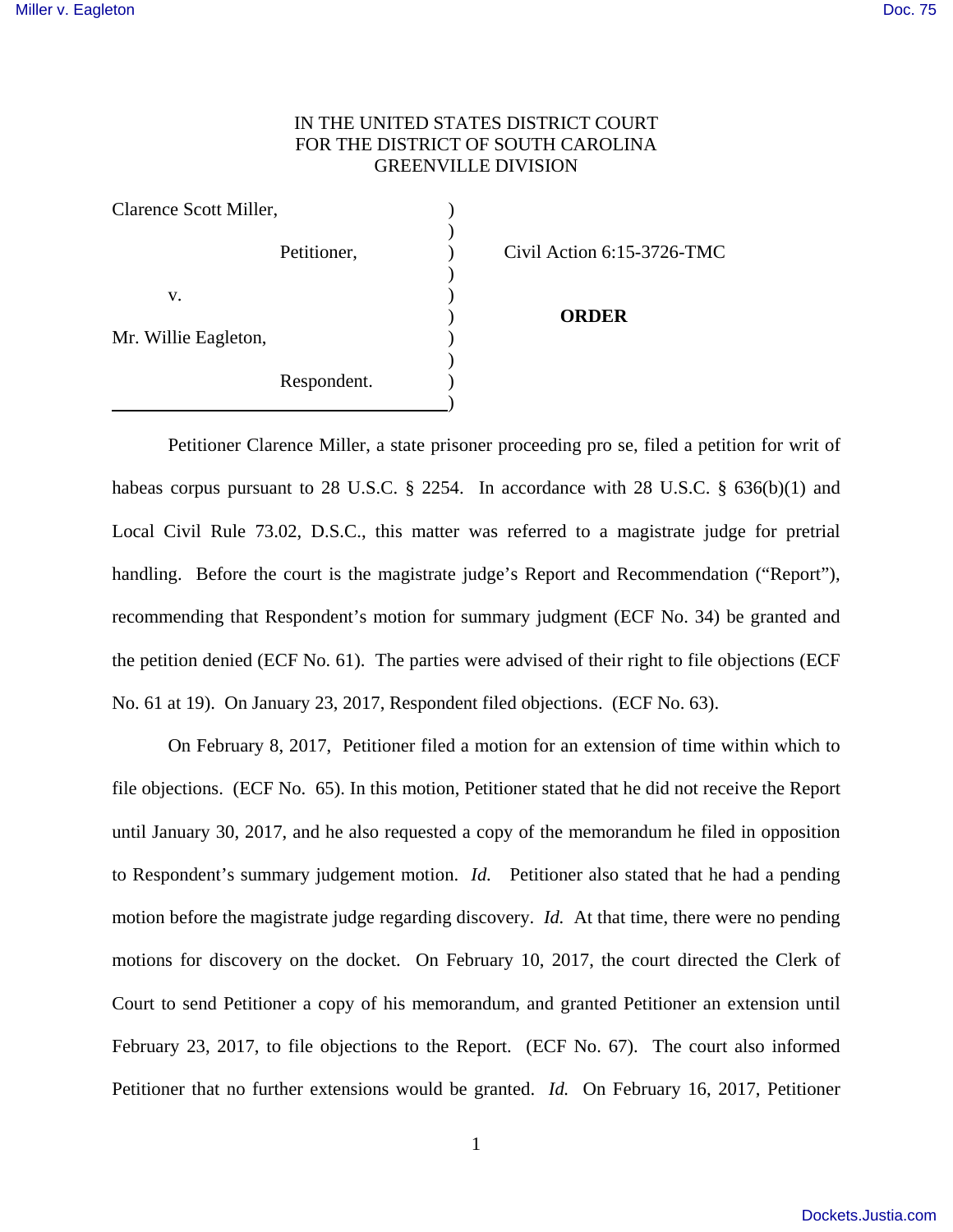filed a motion for discovery pursuant to Rule 6 of the Rules Governing Section 2254 Proceedings. (ECF No. 69).<sup>1</sup> On February 23, 2017, Petitioner filed another motion for an extension of time to allow him to obtain this discovery. (ECF No. 70).<sup>2</sup> Subsequently, Petitioner filed another motion for discovery. (ECF No. 74).

The Report has no presumptive weight and the responsibility to make a final determination in this matter remains with this court. *See Mathews v. Weber*, 423 U.S. 261, 270- 71 (1976). The court need not conduct a de novo review when a party makes only "general and conclusory objections that do not direct the court to a specific error in the magistrate's proposed findings and recommendations." *Orpiano v. Johnson*, 687 F.2d 44, 47 (4th Cir. 1982).<sup>3</sup>

## **I. Facts/Background**

In his Report, the magistrate judge sets out the facts and procedural history in detail. Briefly, on March 27, 2008, Petitioner pled guilty to two counts of burglary  $1<sup>st</sup>$  degree, petit larceny, two counts of burglary 2nd degree, and grand larceny. On April 28, 2008, Petitioner was sentenced to 20 years confinement for each burglary 1st degree charge, 15 years for one burglary 2nd degree, and 10 years for petit larceny, all to run concurrent, along with consecutive

<sup>&</sup>lt;sup>1</sup>Rule 6(a) of the Rules Governing Section 2254 Proceedings, provides that "[a] judge may, for good cause, authorize a party to conduct discovery under the Federal Rules of Civil Procedure and may limit the extent of discovery." Rules Governing Section 2254 Cases, Rule 6(a), 28 U.S.C. foll. § 2254.

<sup>&</sup>lt;sup>2</sup>The motion for extension was postmarked February 23, 2017. (ECF No. 70-1). Therefore, pursuant to the mailbox rule, the court considers it to have been filed February 23, 2017. *See Houston v. Lack*, 487 U.S. 266 (1988) (holding that date of filing is date petitioner gave petition to prison officials for mailing); and *Douglas v. Noelle,* 567 F.3d 1103, 1109 (9th Cir. 2009) (considering postmark as evidence of date of mailing in applying prison mailbox rule).

<sup>&</sup>lt;sup>3"</sup>While the level of scrutiny entailed by the court's review of the Report depends on whether or not objections have been filed, in either case the Court is free, after review, to accept, reject, or modify any of the magistrate judge's findings or recommendations." *Wallace v. Hous. Auth. of City of Columbia*, 791 F. Supp. 137, 138 (D.S.C. 1992) (citations omitted).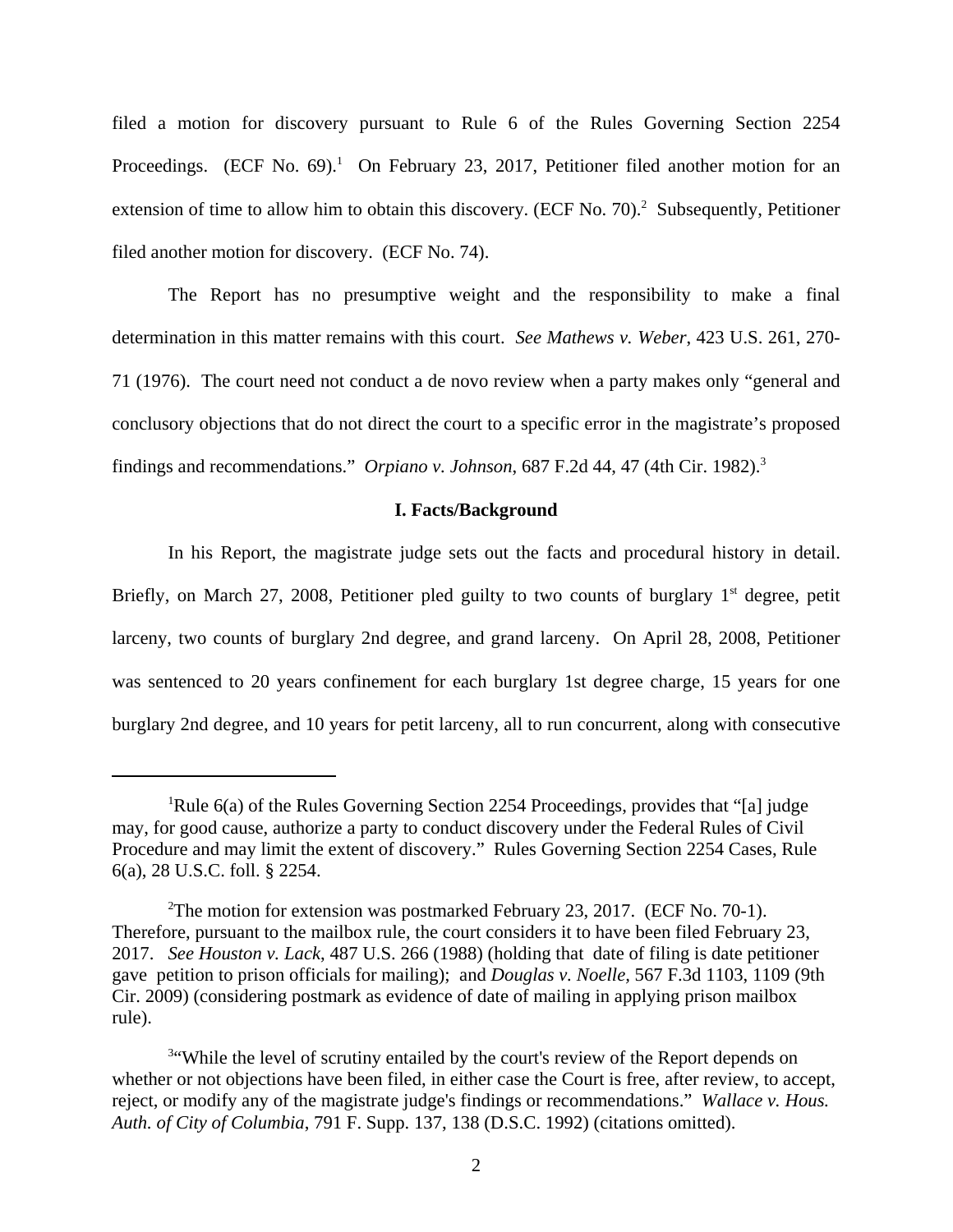15 year terms for the other burglary 2nd degree and 10 years for the grand larceny, which were both suspended to time served and intensive probation for five years to follow Petitioner's prison sentence.

On July 29, 2006, Petitioner broke into the home of Richard Shook and stole guns. His fingerprints were found inside Shook's home. On August 2, 2006, Petitioner kicked in the back door of the home of Valerie and Jason Johnson while they were inside. The victims tackled Petitioner and held him until police arrived. On the night of December 31, 2005, Petitioner broke into a building belonging to Ellis Bowden. On January 30, 2006, Petitioner broke into a business and stole automobile racing suits and was seen attempting to sell those racing suits. Petitioner was also seen wearing clothing similar to the clothing worn by one of the burglars on surveillance video from the crime scene. At his guilty plea hearing, Petitioner admitted committing these crimes and, at his sentencing, Petitioner apologized to the victims.

Petitioner filed a direct appeal, raising the following issue: Did the Circuit Court Judge err in accepting appellant's guilty plea where the plea was not knowing and voluntary as the result of appellant's inability to understand the guilty plea proceeding, his inability to understand the constitutional rights he was waiving, and his inability to assist trial counsel in his defense? On October 28, 2010, the South Carolina Court of Appeals denied and dismissed the direct appeal in an unpublished opinion. *State v. Miller*, Op. No. 2010-UP-467 (S.C. Ct. App. 2010).

On April 4, 2011, Petitioner filed an application for post-conviction relief ("PCR"). Petitioner alleged he was being held in custody unlawfully based on the following grounds: (a) Failure to investigate; (b) Failure to request a competency hearing knowing applicant had a history of mental illness; (c) Failure to request a suppression hearing to suppress applicant statement due to physical [illegible] and mental [illegible] during interrogation.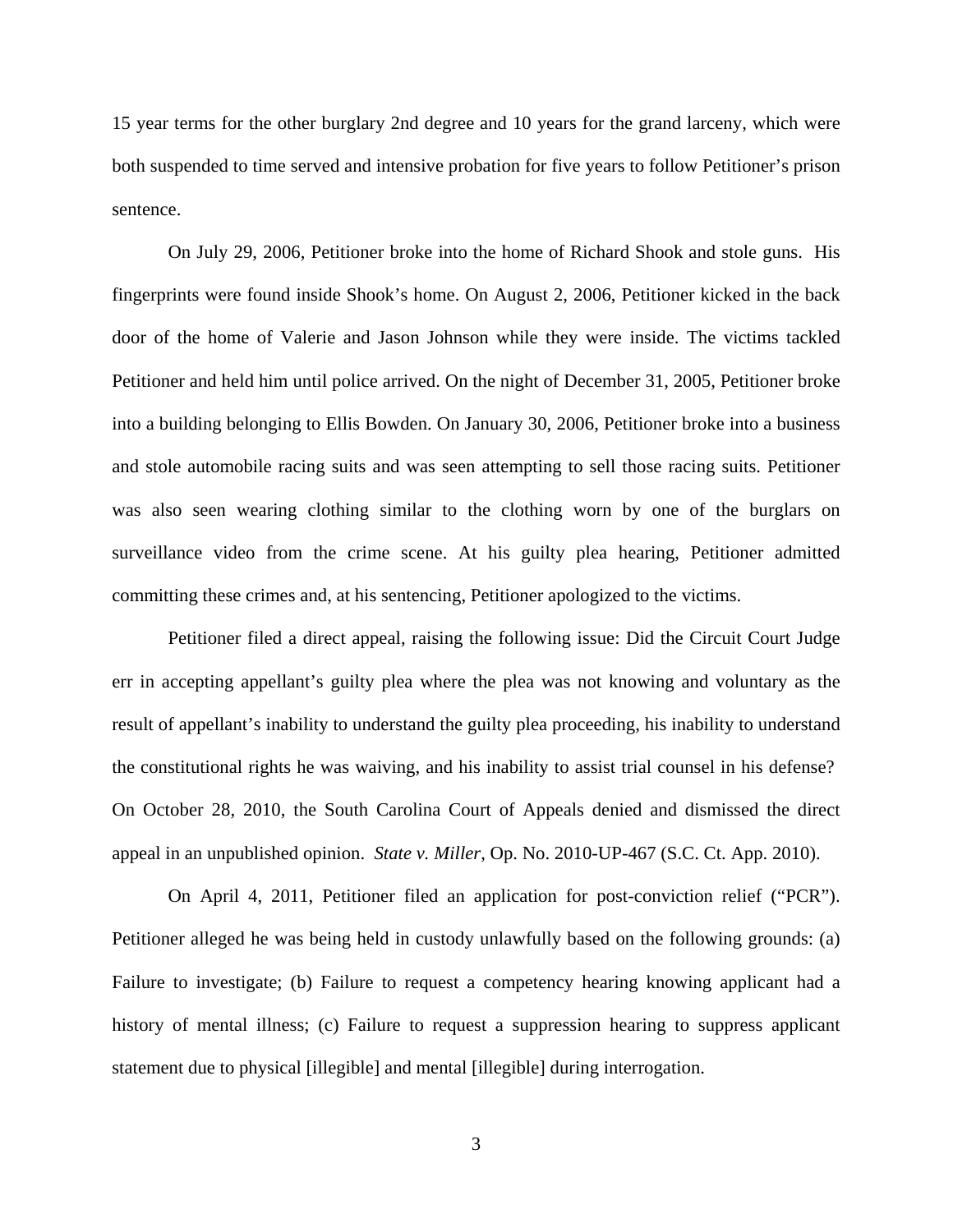An evidentiary hearing was held on June 13, 2012. On July 31, 2012, the PCR court construed Petitioner's claims as ineffective assistance of counsel allegations and found Petitioner had not established any constitutional violations or deprivations and denied and dismissed the PCR application with prejudice. On March 26, 2013, Appellate Defender LaNelle C. DuRant filed a *Johnson* petition for a writ of certiorari, raising the following issue: Did PCR court err in failing to find plea counsel ineffective for not insuring that petitioner's guilty plea was entered freely, voluntarily and knowingly? Petitioner also filed a pro se brief arguing that plea counsel was ineffective for failing to ensure that Petitioner entered the guilty plea freely, voluntarily, and knowingly. He sated that the medications he was taking at the time of the plea made it impossible for him to understand the plea and that his medications had changed between the time he was evaluated for competency and the plea. He also argued plea counsel was ineffective for failing to request a competency hearing. On January 27, 2015, the South Carolina Court of Appeals denied the petition for writ of certiorari. On October 14, 2015, Petitioner timely filed this § 2254 petition.

## **II. Discussion**

In his habeas petition, Petitioner raises the following grounds for relief, quoted verbatim:

**Ground One:** Counsel failed to investigate

**Supporting Facts:** Counsel failure to adequately investigate, research or evaluate possible defense and evidence in mitigation. If counsel would have done so he would known Miller was not on the same medication. He was evaluated on with John H. Dewitt, MD and Frank Quinn, Ph.D. During his plea, the doctor change Miller medications from the medication he was evaluated on.

**Ground Two:** Counsel failed to request a competency hearing knowing that the applicant had a history of mental illness

**Supporting Facts:** Miller trial counsel was deficient for failing to request a Blair hearing or competence hearing. Applicant counsel was deficient because he admitted it was strange and not normal for someone to hear echo sounds. When court had information concerning Miller or petitioner irrational behavior,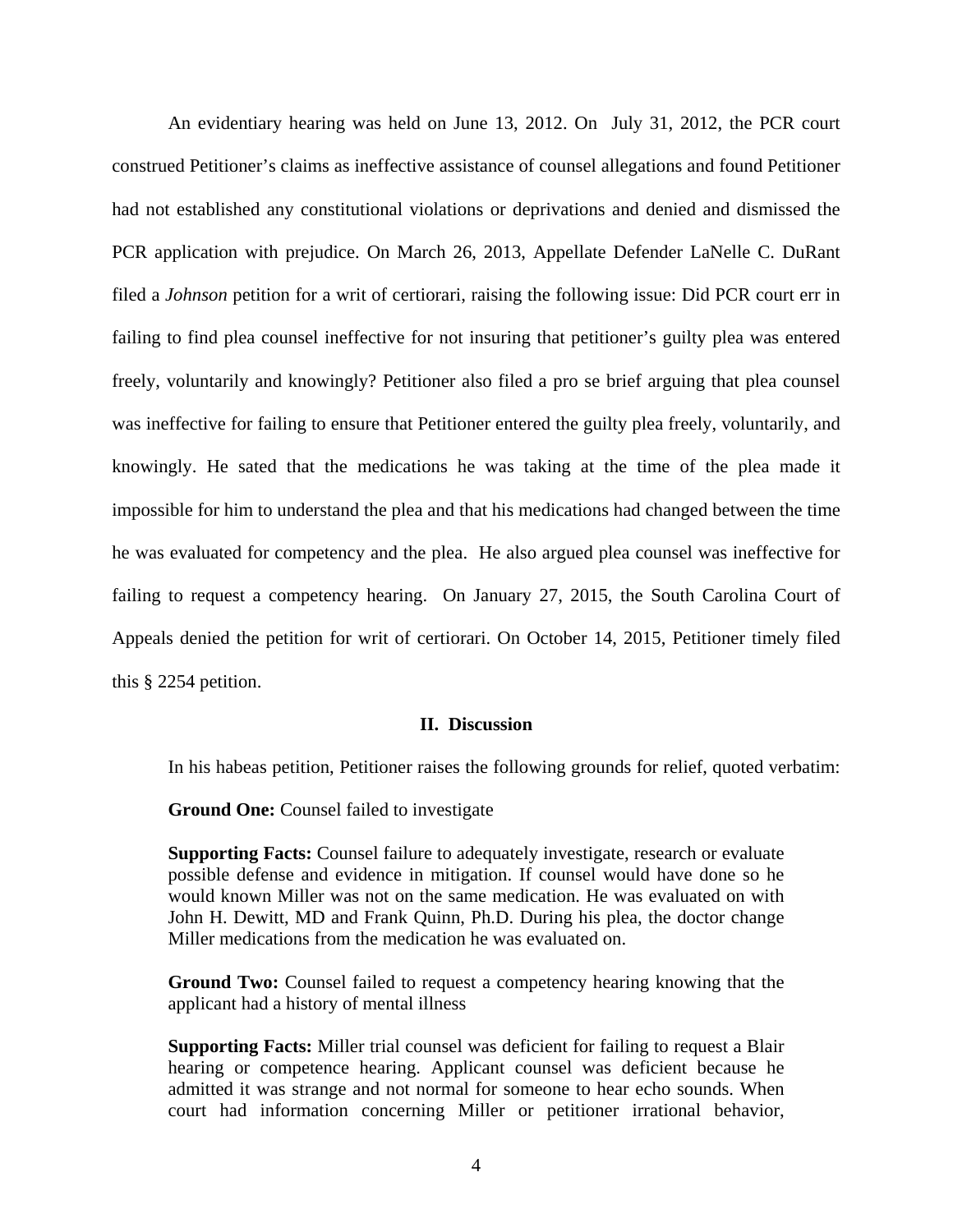including suicide attempt and hallucination. Psychiatric evaluations, a learning disability. Miller inability also affected him in assisting trial counsel in his defense. With Miller ingested drugs prior to entering his guilty plea, and Miller comment he's hearing echo sounds suffering form delusion hallucination and hearing echoes imaginary voices. Miller had been diagnosed consistently with having depression disorder and personality disorder. With all these mental disorders, Miller should have been giving a competency hearing.

**Ground Three:** Counsel failed to request a suppression hearing to suppress the applicant's statement. Due to physical and mental issues during interrogation.

(ECF No. 1-6 at 5, 7-8, 9).

In his summary judgment motion, Respondent argues that Grounds One and Three are procedurally defaulted. The magistrate judge determined that only Ground Three was procedurally defaulted and, addressing Grounds One and Two on the merits, found them to be without merit. In his objections, Respondent asserts that the magistrate judge erred by finding that Ground One is not procedurally barred.

Here, while the issue raised in Ground One was perhaps not arguably raised to, or ruled upon by, the PCR court and thus is procedurally barred, the court believes the better course in this action is to address the merits of Ground One. *See Gray v. Ozmint*, C/A No. 8:08-cv-03773- HFF-BHH, 2010 WL 1068979, \*7 n.3 (D.S.C. Mar. 18, 2010).<sup>4</sup> As the PCR court noted, the

<sup>&</sup>lt;sup>4</sup>The court agrees with Respondent that an issue cannot be raised for the first time in a *Johnson* petition for writ of certiorari with the South Carolina Supreme Court. In *Johnson v. State*, 364 S.E.2d 201 (S.C. 1988), the South Carolina Supreme Court adopted an appellate procedure for when appellate counsel concludes that the PCR applicant has no meritorious grounds to present: counsel shall file a *Johnson* petition raising any issue which is arguably appealable and applicant is notified that he has a specific period of time to file a pro se petition raising additional issues. *Foster v. State,* 379 S.E.2d 907 (S.C. 1989). In ruling on a *Johnson* petition for writ of certiorari, the South Carolina Supreme Court will only consider those issues raised to and ruled on by the PCR court. The South Carolina Supreme Court applies a procedural bar to issues which do not meet this criteria. *See Pruitt v. State*, 423 S.E.2d 127, 128 n. 2 (S.C. 1992) (holding that "the general rule [is] that issues must be raised to, and ruled on by, the post conviction judge to be preserved for appellate review."). *See also Padgett v. State*, 484 S.E.2d 101 (S.C. 1997) (holding that issues not ruled on by the PCR court are not preserved for appeal).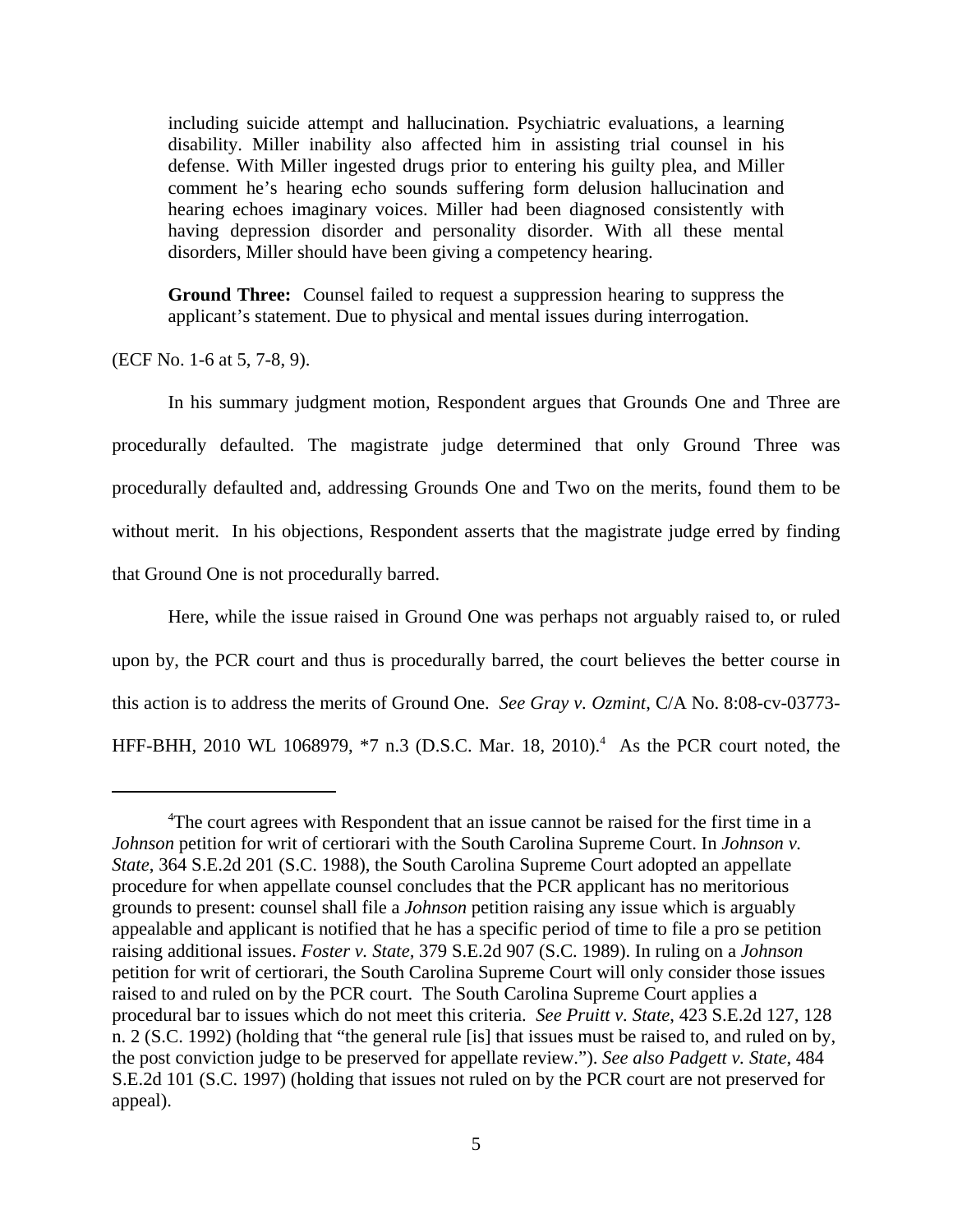issues in this case are interrelated and although Petitioner did not specifically raise an issue about whether plea counsel should have investigated whether he was taking a different medication, he did raise the issue of whether plea counsel should have investigated Petitioner's competency on the day of the plea, and this issue was raised to and ruled on by the PCR court.<sup>5</sup> Moreover, Respondent identifies no error in the magistrate judge's ultimate conclusion that Petitioner's claims lack merit.

Petitioner pled guilty on March 27, 2008, and his sentencing was delayed to give the victims notice and an opportunity to appear before the court. On April 28, 2008, Petitioner returned to court for sentencing and he did not express any concerns over his mental state the day he pled guilty. Prior to Petitioner's guilty pleas, his attorney had him evaluated separately by the South Carolina Department of Mental Health ("SCDMH") and a private psychologist for criminal responsibility and competency to stand trial. Petitioner was found criminally responsible and competent to stand trial by both the SCDMH and private psychologists.

The issue raised in Ground One rests on whether Petitioner's trial counsel was ineffective for failing to investigate and request another competency hearing before the guilty plea. Petitioner contends that his guilty plea was involuntary because he was under the influence of a newly prescribed medication that affected his ability to comprehend everything and thus rendered him incompetent.

Before a court accepts a guilty plea, the court must determine that the defendant is competent to enter the plea and that the plea is knowing and voluntary. *Godinez v. Moran*, 509 U.S. 389 (1997). To establish such a claim, a defendant must show "his mental faculties were so impaired by drugs when he pleaded that he was incapable of full understanding and appreciation

<sup>&</sup>lt;sup>5</sup>The court notes that the magistrate judge specifically noted that the issue of Petitioner's change in medication was also addressed in regard to Ground Two. (Report at 14 n.9).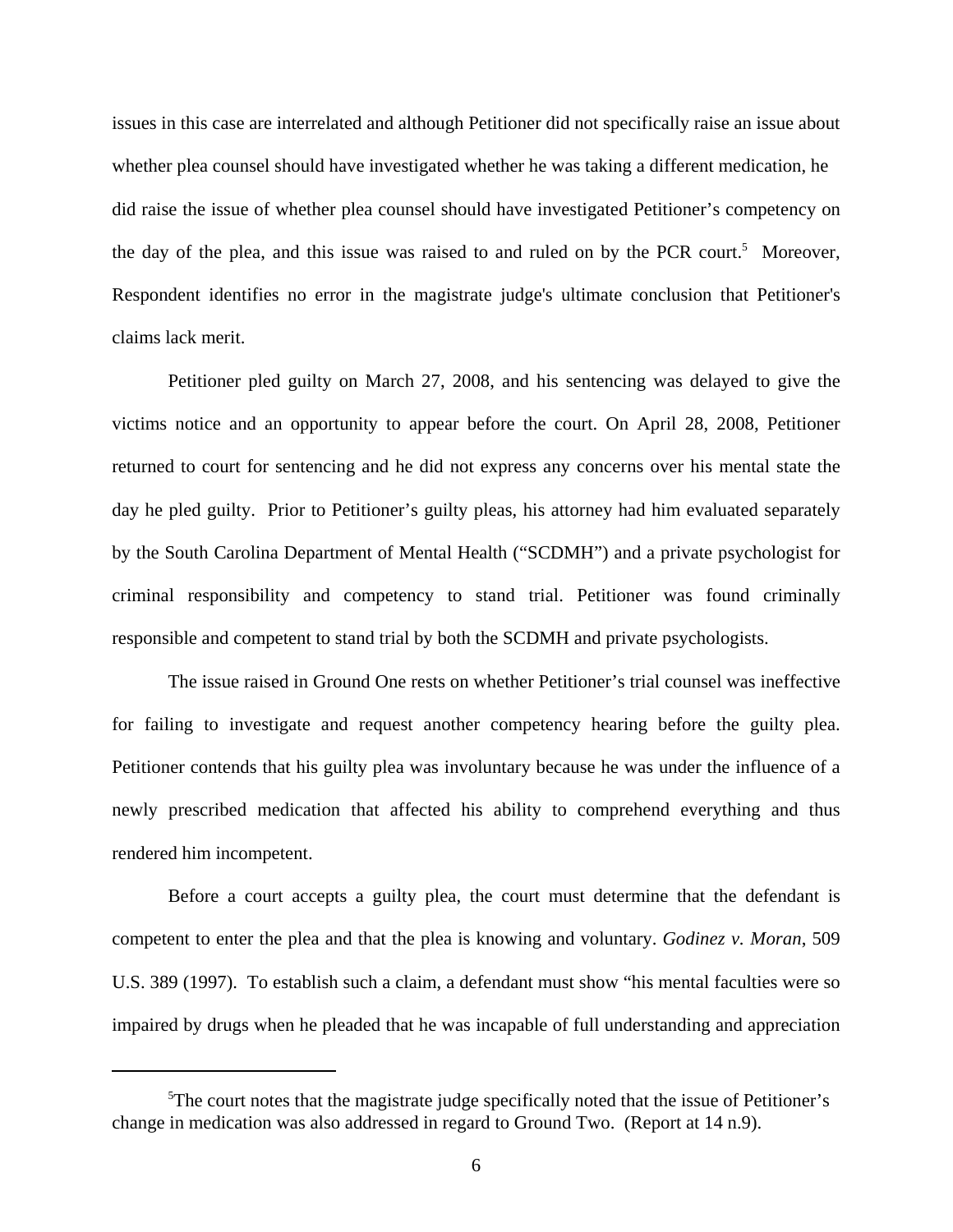of the charges against him, of comprehending his constitutional rights and of realizing the consequences of his plea." *United States v. Truglio,* 493 F.2d 574, 579 (4th Cir. 1974).

"Absent clear and convincing evidence to the contrary, a defendant is bound by the representations he makes under oath during a plea colloquy." *Fields v. Attorney Gen. of Maryland*, 956 F.2d 1290, 1299 (4th Cir. 1992). A defendant's statements at the plea hearing are "strong evidence" of the voluntariness of the plea agreement. *United States v. DeFusco*, 949 F.2d 114, 119 (4th Cir.1991).

In *Strickland v. Washington*, 466 U.S. 668 (1984), the Supreme Court established a two-part test for determining whether a convicted person is entitled to relief on the ground that his counsel rendered ineffective assistance. The first prong of the test requires the petitioner demonstrate that counsel's performance was deficient and "fell below an objective standard of reasonableness." *Strickland*, 466 U.S. at 688. The second prong requires the petitioner to show that the deficient performance prejudiced the defense. *Id.* at 687. In order to satisfy the prejudice requirement of the two-prong test set forth in *Strickland,* defendant must show that "counsel's errors were so serious as to deprive the defendant of a fair trial, a trial whose result is reliable." *Lockhart v. Fretwell*, 506 U.S. 364 (1993). Indulging a strong presumption that counsel's conduct falls within the wide range of reasonable professional assistance, a court must then determine whether, in light of all the circumstances, as viewed as of the time of counsel's conduct and not through hindsight, the defendant has carried his burden of showing that his counsel's acts or omissions fell outside the range of reasonably competent assistance. *Strickland,* 466 U.S. at 690.

In addition, "a defendant who alleges ineffective assistance of counsel following the entry of a guilty plea has an even higher burden to meet." *Hill v. Lockhart*, 474 U.S. 52, 53-59 (1985). In the case of a guilty plea, the defendant must show that "there is a reasonable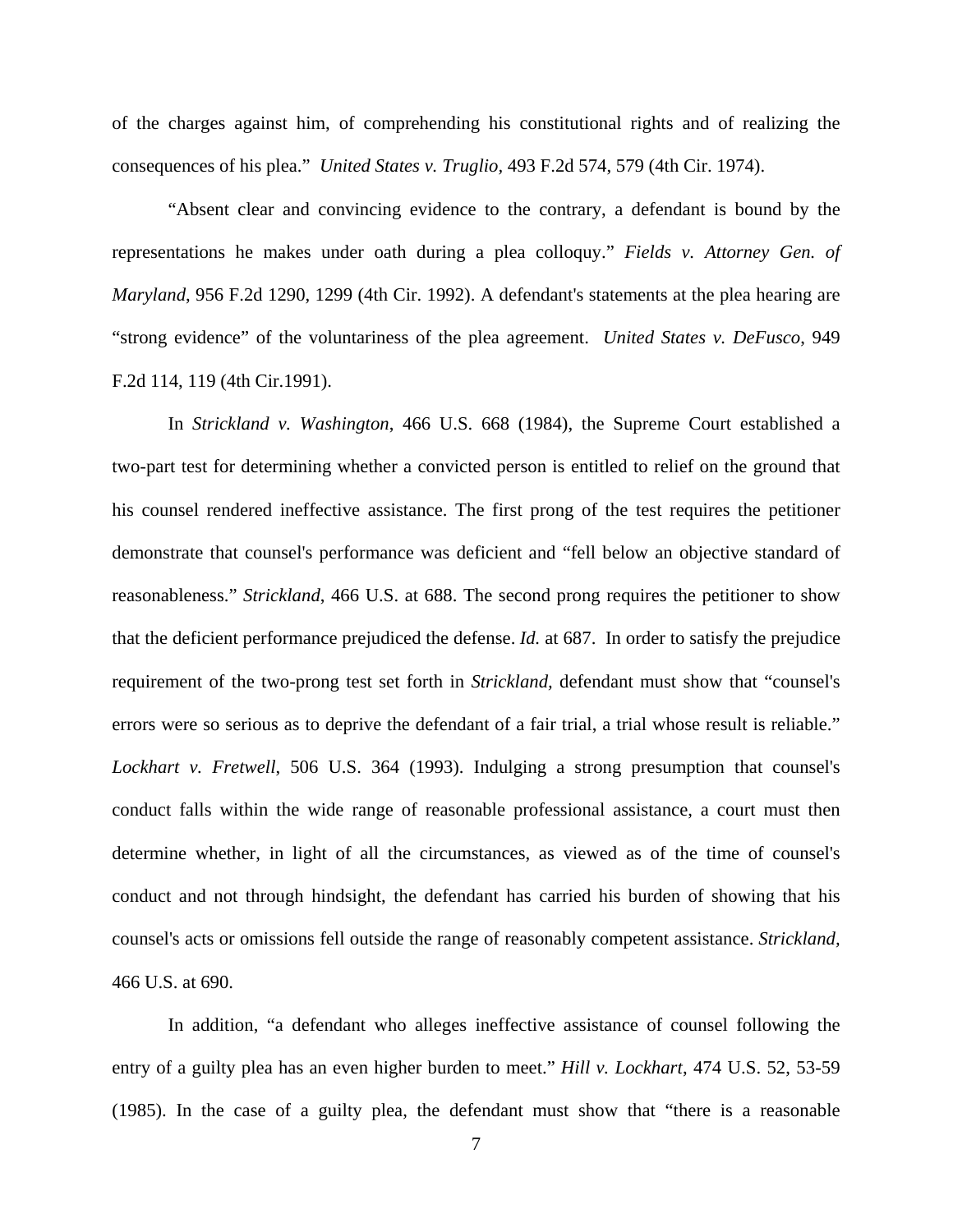probability that, but for counsel's errors, he would not have pleaded guilty and would have insisted on going to trial." *Id.* at 59 (footnote omitted). "A reasonable probability is a probability sufficient to undermine confidence in the outcome." *Strickland,* 466 U.S. at 694.

During the guilty plea, the following colloquy took place:

The Court: All, right, Mr. Miller, within the last twenty-four (24) hours, have you consumed any type of substance that's adversely affecting your ability to understand what we're doing today?

The Defendant: No, sir.

The Court: Have you been treated for any type of drug or alcohol abuse?

The Defendant: Well, I take - - I take drugs. I take psychotic medication - -

The Court: Okay. All right. Are you on that medication now?

The Defendant: Yes.

The Court: All right. Now, is the fact that you're on that medication, is that - - is that interfering or preventing you from understanding what we're doing?

The Defendant: I understand what you're saying, but it echoes. It sounds like you're echoing to me.

The Court: All right. But you can hear me?

The Defendant: I can hear you, yes.

The Court: All right. You know, if ever during this process you don't think you can hear me, or you don't think you can understand me, you let me know, okay?

The Defendant: Yes, sir.

(ECF No. 35-1 at 10-11).

At the PCR hearing, Petitioner testified that at the guilty plea, he "wasn't feeling very well" because the medication he was on had him "dazed out." (ECF No. 35-1 at 107). He stated he was hearing "echo sounds"and bells ringing, and everything was unbalanced. *Id.* He stated he was not focused and wanted to withdraw his plea. (ECF No. 35-1 at 107-08, 109). He also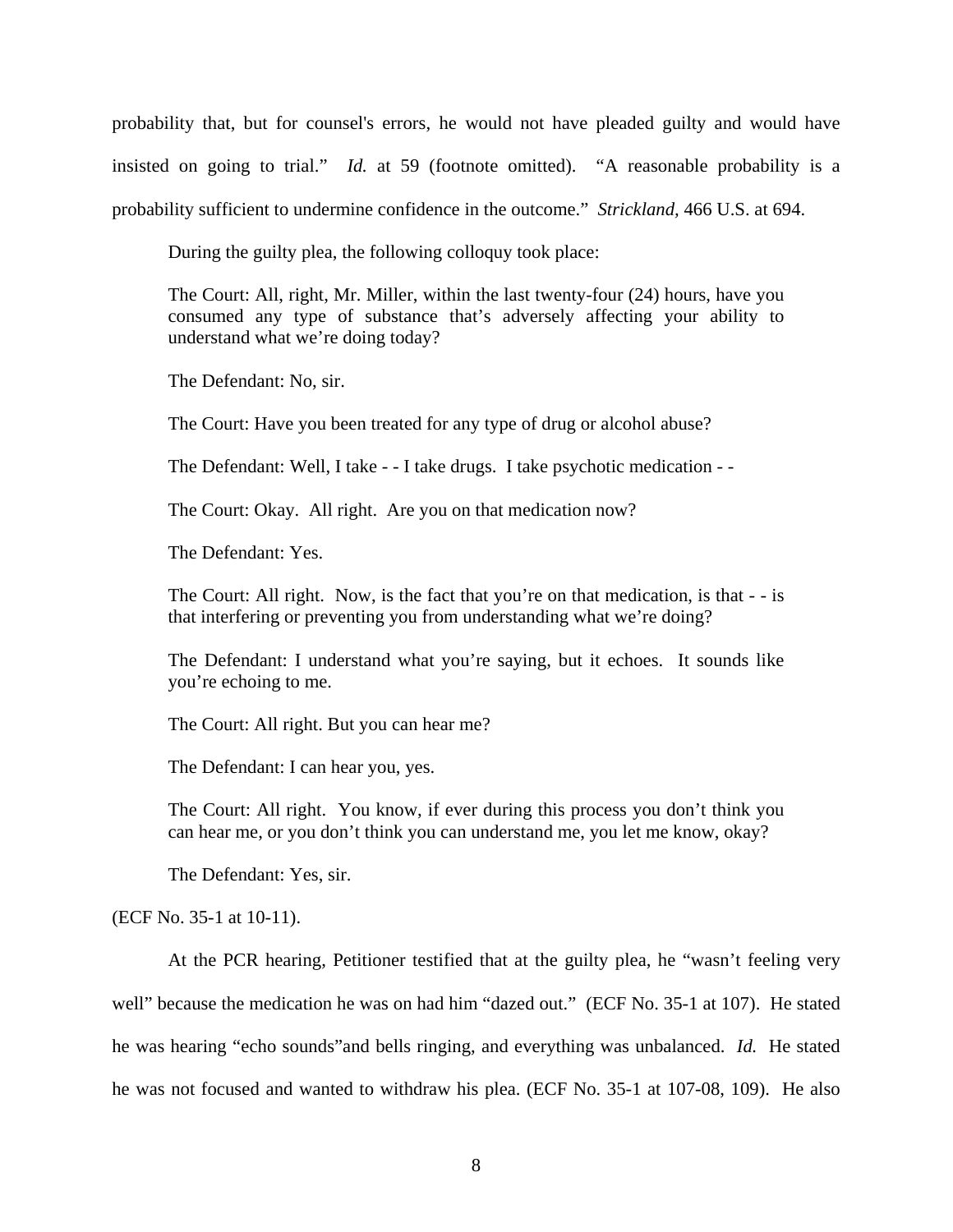testified that he was hearing voices. (ECF No. 35-1 at 110). Petitioner stated he was being compliant when the PCR judge pointed out that Petitioner did not indicate during the plea that he was hearing anything other than echoes. (ECF No. 35-1 at 110-11). On cross-examination, Petitioner also testified that he was hallucinating the day of the plea hearing. (ECF No. 35-1 at 117). Petitioner additionally testified that he was on the same medication the day of the guilty pleas as he was when he had been evaluated and found competent a few weeks earlier. (ECF Nos. 35-1 at 132).

At the PCR hearing, plea counsel testified that because he knew Petitioner had some mental issues, he went over the elements of the crime and the discovery very slowly with Petitioner. (ECF No. 35-1 at 134). Plea counsel testified that, other than what was on the record, Petitioner did not indicate to him that he did not understand the proceeding. *Id.* Plea counsel testified if Petitioner had told him he did not understand the proceedings he would have stopped the hearing. *Id.* Plea counsel stated he continued with the hearing after Petitioner stated he was hearing echoing because he was not a mental health expert, and he did not believe Petitioner's competency would have changed since the evaluation he had undergone a few weeks before the guilty plea. (ECF No. 35-1 at 139).

Whether counsel's performance was deficient may be answered only by viewing counsel's actions or decisions in the light of all surrounding circumstances at the time the decision was made, and not in the artificial light of hindsight. *Lockhart v. Fretwell*, 506 U.S. 364, 371-72 (1993)); *United States v. Lopez*, 343 F. App'x 950, 951 (4th Cir.2009) ("A reviewing court cannot engage in hindsight; rather, the reasonableness of counsel's performance is evaluated within the context of the circumstances at the time of the alleged error."). Here, at the time of the guilty plea, there were no red flags that would necessarily have placed any reasonable plea counsel on notice of the need to investigate the medication Petitioner was on and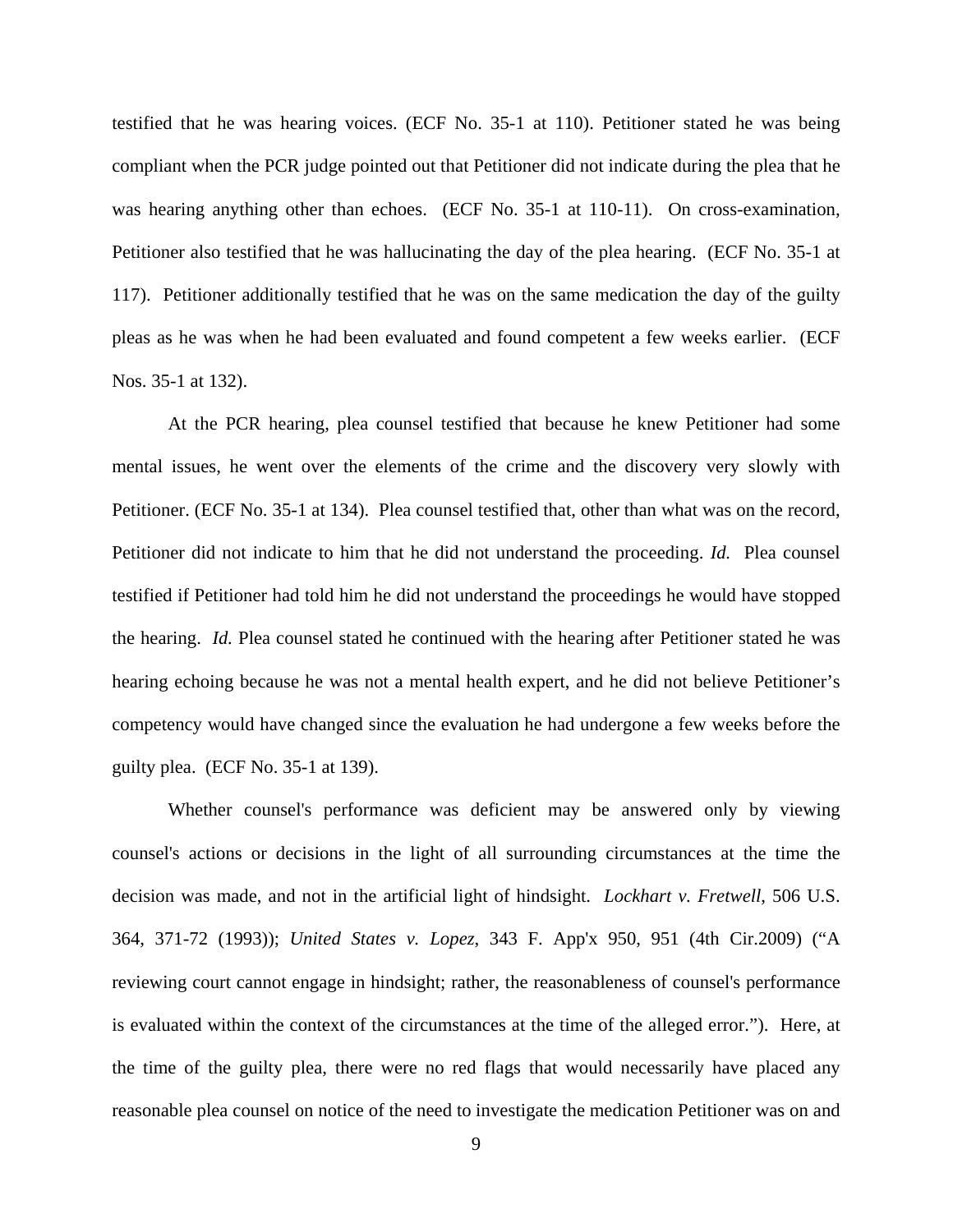whether Petitioner was competent at the time of the guilty plea. There was no evidence that Petitioner or his counsel knew that Petitioner's medication had been changed. At the time of the guilty plea, Petitioner stated he was on the same medication and only that he was hearing echoes. "Not every manifestation of mental illness demonstrates incompetence to stand trial; rather, the evidence must indicate a present inability to assist counsel or understand the charges." *Walton v. Angelone*, 321 F.3d 442 (4th Cir. 2003) (internal citation and quotation marks omitted). Petitioner did not indicate an inability to assist counsel or understand the proceedings. In fact, Petitioner informed the court he understood what was being said, and the court told Petitioner to let him know if he did not understand anything, which Petitioner did not do. Moreover, plea counsel testified that Petitioner did not inform him that he did not understand the proceedings. The record supports a finding that plea counsel was not deficient.

Moreover, even if plea counsel was deficient, Petitioner cannot meet his burden of showing prejudice. *See Strickland*, 466 U.S. at 687 ("a court need not determine whether counsel's performance was deficient before examining the prejudice suffered by the defendant as a result of the alleged deficiencies," and "[i]f it is easier to dispose of an ineffectiveness claim on the ground of lack of sufficient prejudice, . . . that course should be followed"). In particular, he did not introduce any evidence as to what psychiatric problem he may have been experiencing or how that problem may have impacted upon his competency to enter a plea. *See Godinez v. Moran*, 509 U.S. 389, 397-400 (1993) (The defendant must have "sufficient present ability to consult with his lawyer with a reasonable degree of rational understanding" and has "a rational as well as factual understanding of the proceedings against him").

Petitioner contends he was on a different medication that apparently had side effects, one of which was causing him to hear echoes. At the PCR hearing, he elaborated further and testified that he was hearing voices. However, he did not state this at the guilty plea nor did he tell plea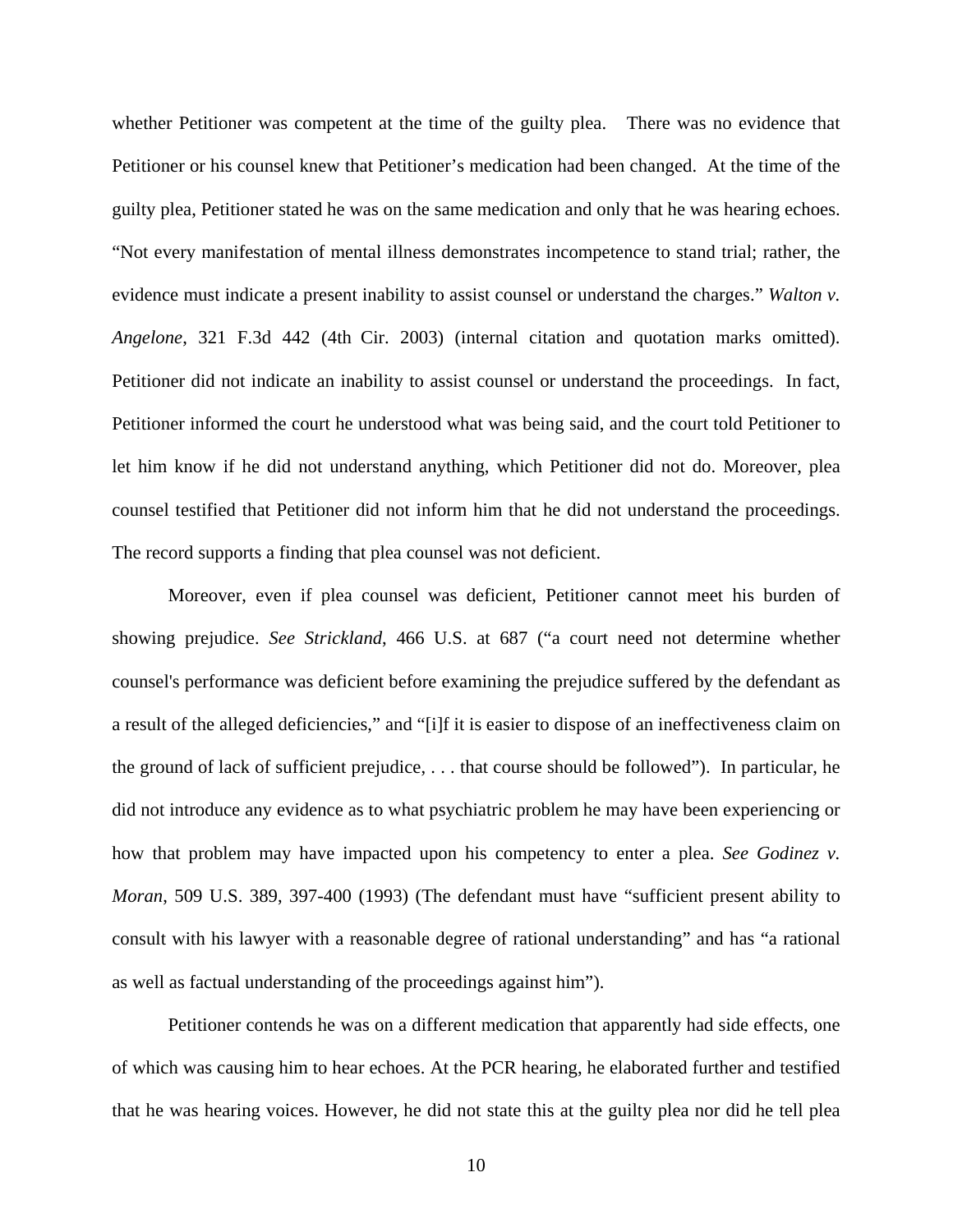counsel this. Moreover, Petitioner has not shown there is a reasonable probability he would not have been found competent had plea counsel investigated which medication Petitioner was on or requested another competency hearing. Petitioner has failed to submit any evidence that even remotely suggests he was incompetent at the time of the plea hearing. Even if the court were to find some conduct or behavior that was strange or odd at the time of the plea hearing, Petitioner cannot demonstrate prejudice without some evidence that indicates Petitioner's mental state was altered so that he was unable to understand the proceedings or assist his attorney in his defense. And this he has not done. Accordingly, the court finds that Petitioner cannot demonstrate that the PCR court unreasonably misapplied clearly established federal law as decided by the Supreme Court in rejecting this claim or that the PCR court made objectively unreasonable factual findings. *See Williams v. Taylor*, 529 U.S.362, 410 (2000); 28 U.S.C. § 2254(d), (e)(1).

Petitioner has also filed two motions for discovery pursuant to Rule 6 of the Rules Governing Section 2254 Proceedings. (ECF Nos. 69, 74). Unlike other civil litigants, a § 2254 habeas petitioner 'is not entitled to discovery as a matter of ordinary course.' " *Stephens v. Branker*, 570 F.3d 198, 213 (4th Cir. 2009) (quoting *Bracy v. Gramley*, 520 U.S. 899, 904 (1997)). To conduct discovery in a 2254 habeas proceeding, a petitioner "must provide reasons for the request," Rule 6(b), Rules Governing Sect. 2254 Proceedings, that establish "good cause," Rule 6(a), Rules Governing Sect. 2254 Proceedings. "A showing of good cause must include specific allegations suggesting that the petitioner will be able to demonstrate that he is entitled to habeas corpus relief." *Stephens*, 570 F.3d at 204. Here, Petitioner has failed to set forth good cause as to why discovery in any form is warranted. In these motions, Petitioner seeks his mental health records "to show evidence as to what plea counsel would have discovered had he investigated the medication the Petitioner was taking at the time of the plea."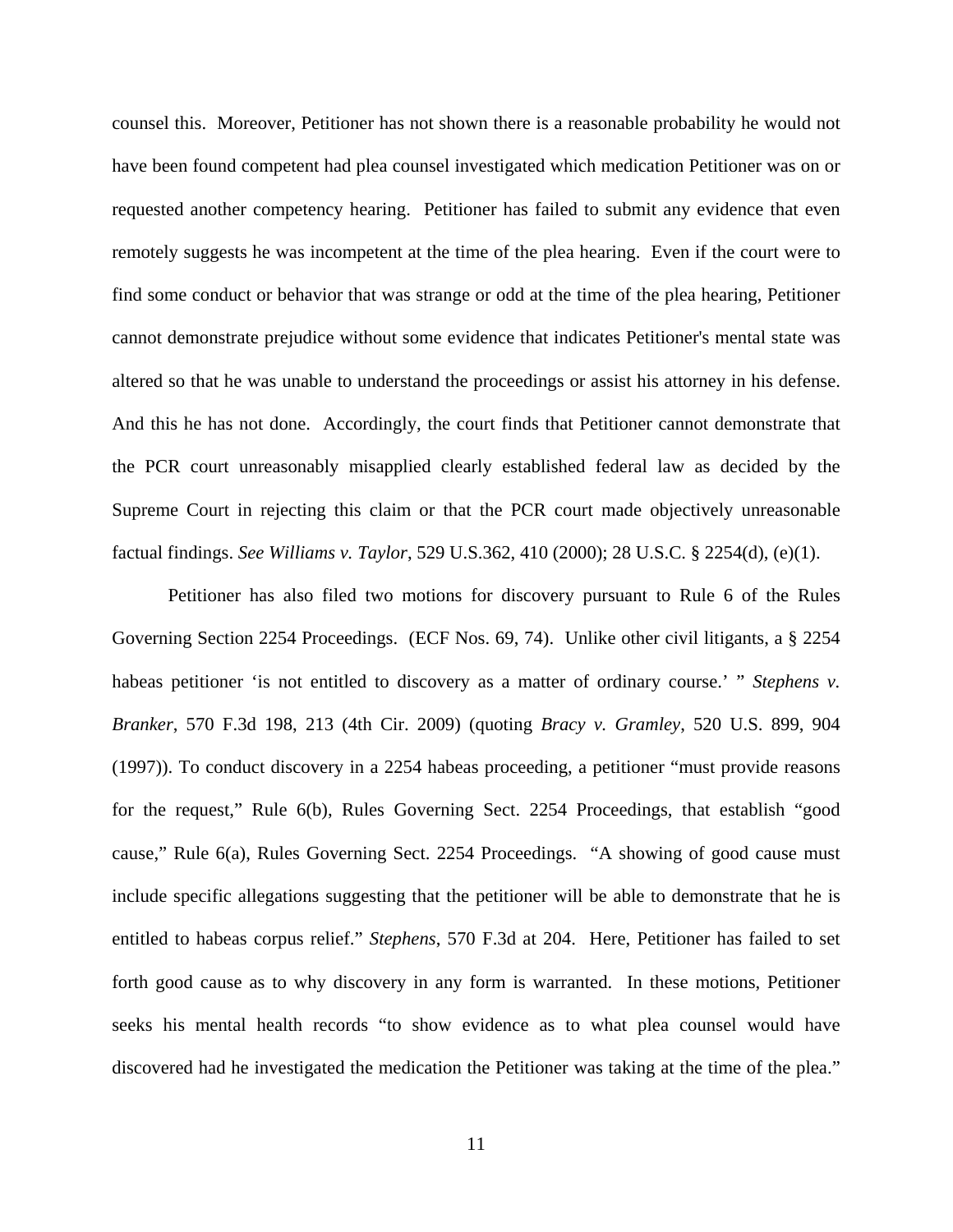$(ECF No. 69$  at 1).<sup>6</sup> Although he has identified specific information he seeks to obtain, he has not demonstrated that such discovery would result in him being entitled to habeas relief on his claims. *See Stephens*, 570 F.3d at 213. Petitioner fails to demonstrate any meaningful likelihood that if he were permitted to conduct the desired discovery and establish that he was simply on a different medication, he could demonstrate entitlement to relief because the court is obligated to review plea counsel's performance as of the time of the plea. Accordingly, Petitioner's motions for discovery and for an extension so that he can conduct discovery regarding the medication he was on at the time of the guilty plea are denied.

The court has thoroughly reviewed the Report, as well as the objections filed by the parties, and finds no reason to deviate from the Report's recommended disposition. Accordingly, the court adopts the Report (ECF No. 61); and Respondent's motion for summary judgment (ECF No. 34) is **GRANTED** and Petitioner's petition is **DENIED**. Additionally, Petitioner's Motions for Discovery and an Extension (ECF No. 69, 70, and 74) are **DENIED.** 

Additionally, a certificate of appealability will not issue to a prisoner seeking habeas relief absent "a substantial showing of the denial of a constitutional right." 28 U.S.C. §  $2253(c)(2)$ . A prisoner satisfies this standard by demonstrating that reasonable jurists would find both that his constitutional claims are debatable and that any dispositive procedural rulings by the district court are also debatable or wrong. *See Miller-El v. Cockrell*, 537 U.S. 322, 336 (2003); *Rose v. Lee*, 252 F.3d 676, 683 (4th Cir. 2001). In this case, the court finds that the

<sup>6</sup> In his first motion for discovery, Petitioner also seeks copies of his memorandum in opposition to Respondent's Summary Judgment Motion. (ECF No. 69 at 1). Petitioner made this request in a prior motion (ECF No. 65), and the court granted this request on February 10, 2017. (ECF No. 67). Petitioner most likely had not received it before filing the instant motion.